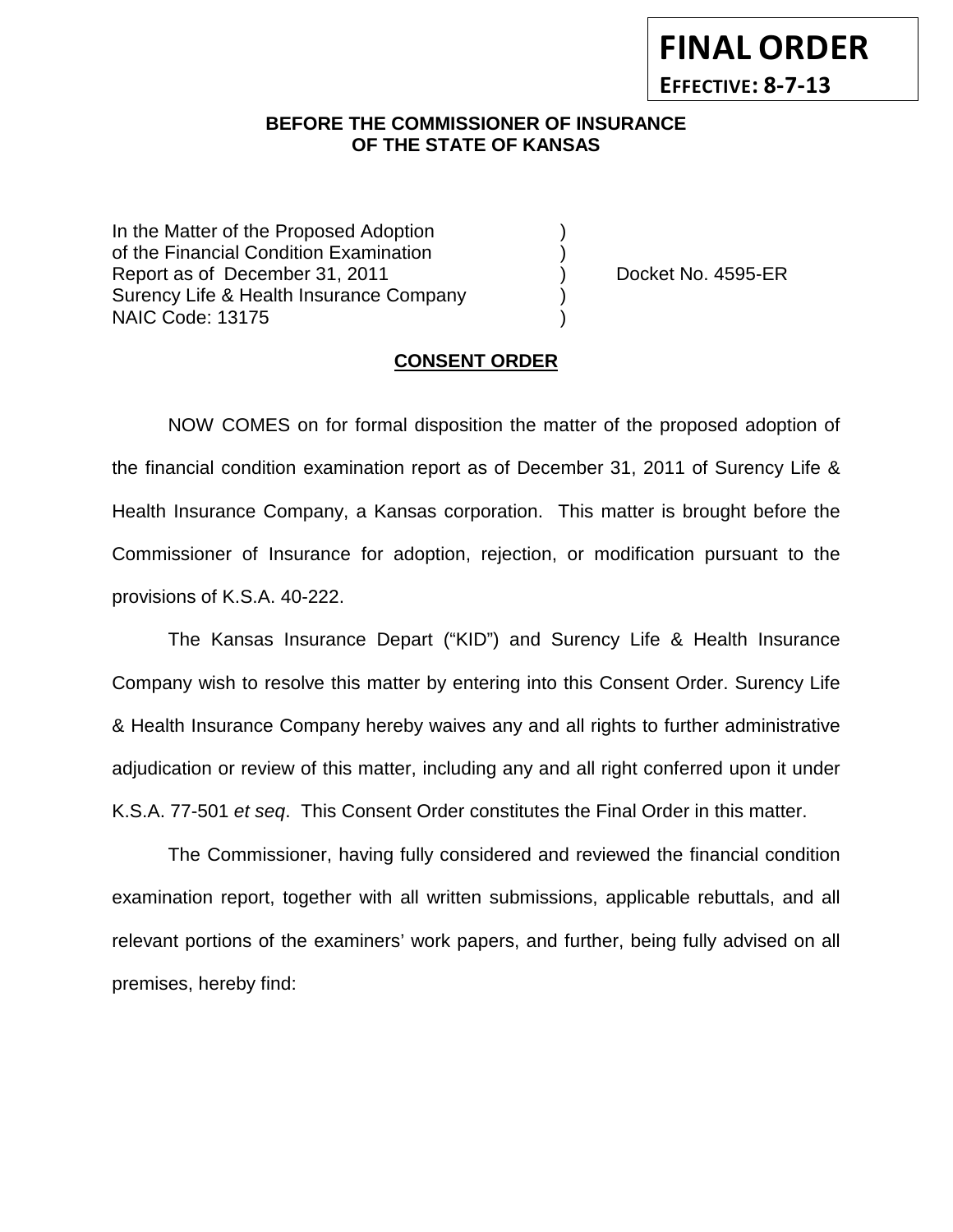### **Policy Reasons**

It is stated policy of the State of Kansas that whenever the Commissioner of Insurance deems it necessary, an examination of the affairs and financial condition of any insurance company in the process of organization, applying for admission, or doing business in this State can be undertaken. In all cases, such an examination must occur once every five (5) years. Through the examination process, the insurance consuming public will be well served and protected.

### **Findings of Fact**

1. The Commissioner of Insurance has jurisdiction over this matter pursuant to K.S.A. 40-222.

2. An examination of Surency Life & Health Insurance Company was undertaken by the Kansas Insurance Department and was completed on May 10, 2013.

3. The examiner-in-charge tendered and filed with the Kansas Insurance Department a verified written report of the examination within thirty (30) days following completion of the examination, to wit; May 10, 2013.

4. Following receipt of the verified report, the Kansas Insurance Department transmitted the report to Surency Life & Health Insurance Company on June 5, 2013, with a duly executed notice advising the company of its opportunity to prepare and submit to the Kansas Insurance Department a written submission or rebuttal with respect to any and all matters contained in the report. Surency Life & Health Insurance Company was further advised that any written submission or rebuttal needed to be filed with the Kansas Insurance Department no later than thirty (30) days after receipt of the verified report.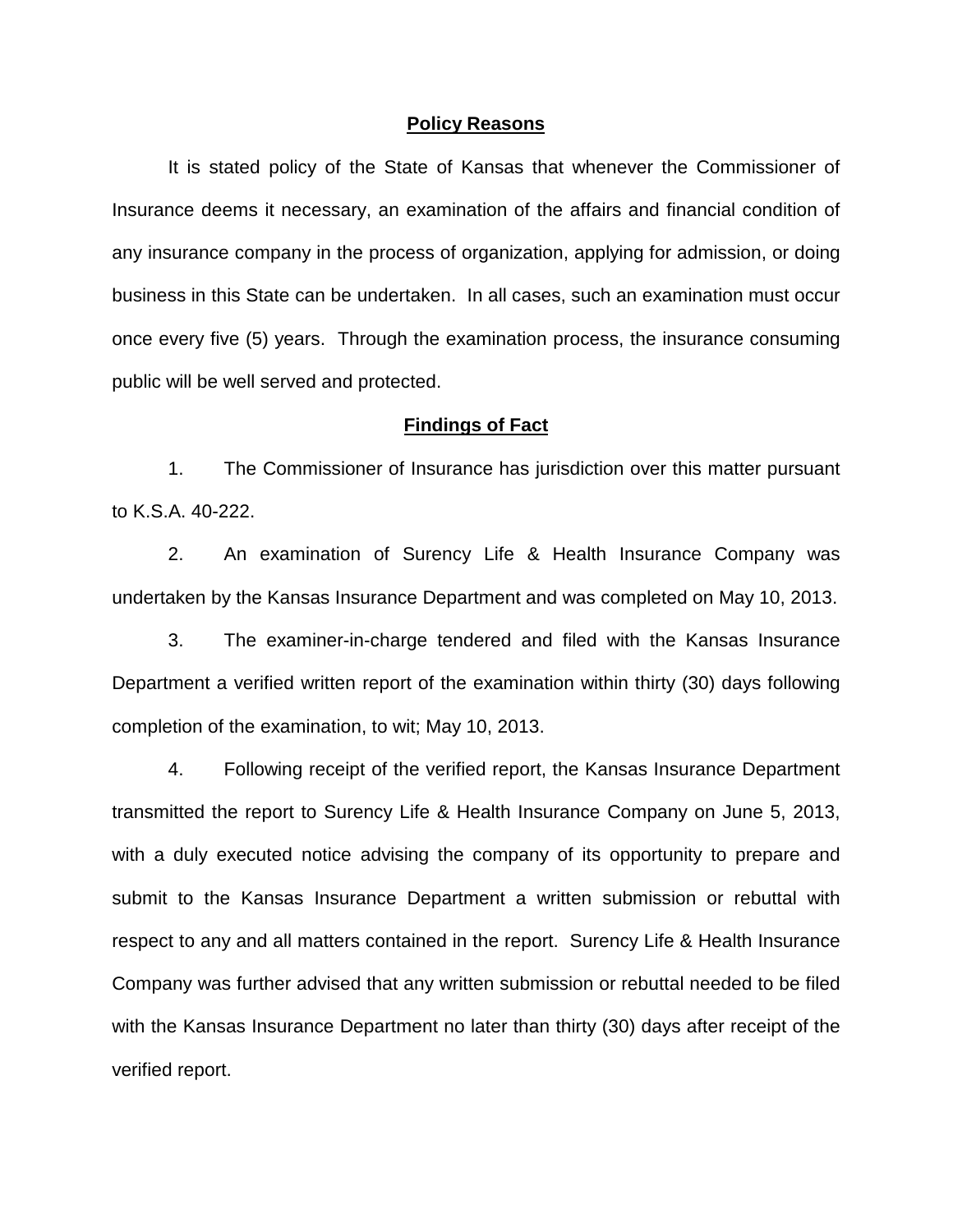5. Delta Dental Plan of Kansas filed a written *comment* of the verified report on June 21, 2013.

6. Following receipt of the verified report, the Kansas Insurance Department transmitted the revised report to Surency Life & Health Insurance Company on July 1, 2013, with a duly executed notice advising the company of its opportunity to prepare and submit to the Kansas Insurance Department a written submission or rebuttal with respect to any and all matters contained in the report. Surency Life & Health Insurance Company was further advised that any written submission or rebuttal needed to be filed with the Kansas Insurance Department no later than ten (10) days after receipt of the verified report.

7. Surency Life & Health Insurance Company filed a written acceptance of the verified report on July 23, 2013.

8. Based upon the written submission tendered by Delta Dental Plan of Kansas, the company took no exceptions to matters contained in the verified report.

9. Within thirty (30) days of the end of the time period allowed for written submission or rebuttal, the Commissioner of Insurance fully reviewed the report, together with all written submissions and rebuttals provided by Surency Life & Health Insurance Company. The Commissioner of Insurance further reviewed all relevant workpapers.

10. No other written submissions or rebuttals were submitted by Delta Dental Plan of Kansas Inc.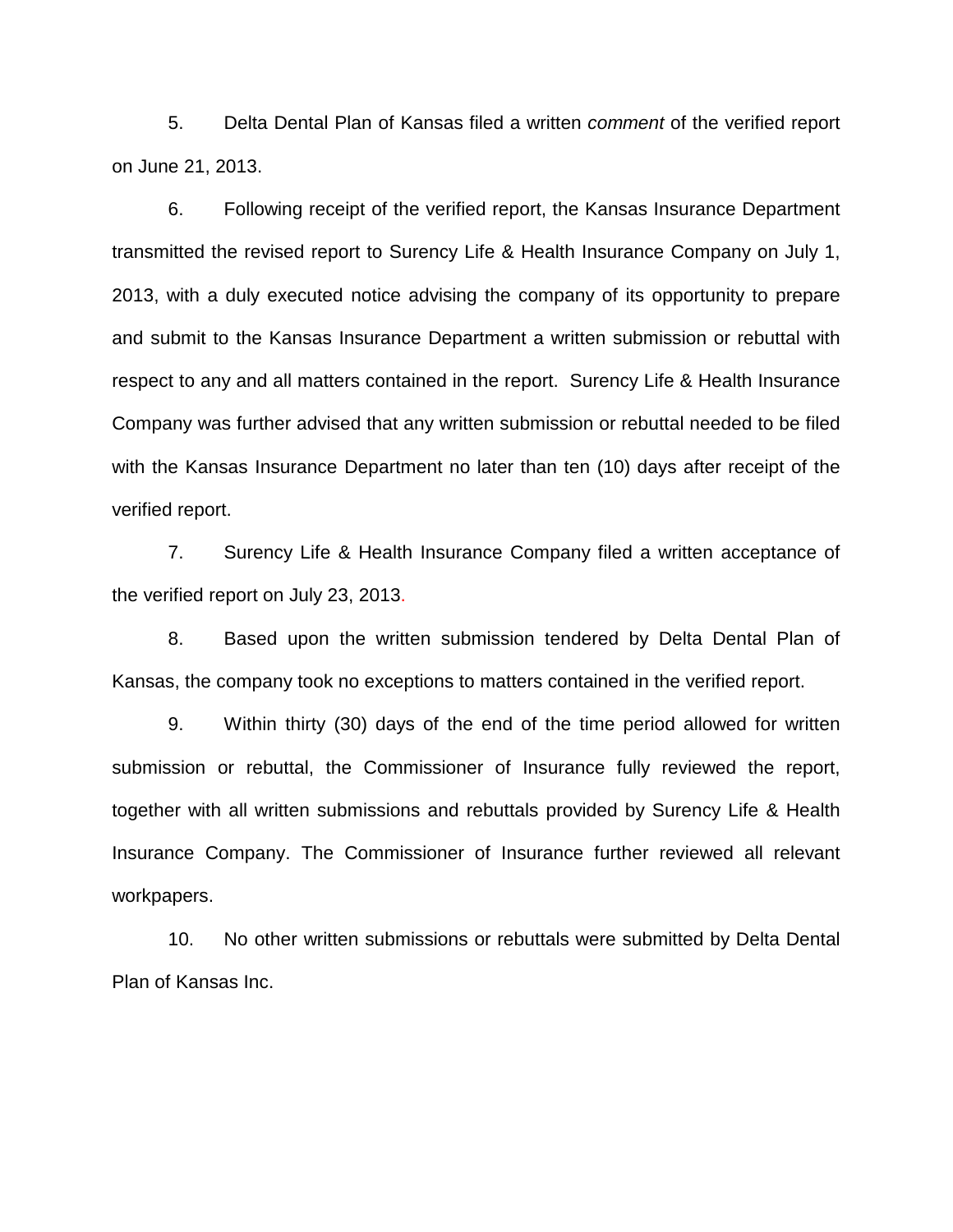# **Conclusion of Law**

11. K.S.A. 40-222(k)(2) provides:

"Within 30 days of the end of the period allowed for the receipt of written submissions or rebuttals, the commissioner shall fully consider and review the report, together with any written submissions or rebuttals and any relevant portions of the examiners workpapers and enter an order:

- (A) Adopting the examination report as filed or with modification or corrections. If the examination report reveals that the company is operating in violation of any law, regulation or prior order of the commissioner, the commissioner may order the company to take any action the commissioner considers necessary and appropriate to cure such violations; or
- (B) rejecting the examination report with directions to the examiners to reopen the examination for purposes of obtaining additional data, documentation or information, and refiling pursuant to subsection (k); or
- (C)call and conduct a fact-finding hearing in accordance with K.S.A. 40- 281 and amendments thereto for purposes of obtaining additional documentation, data, information and testimony."
- 12. Based upon the Findings of Fact enumerated in paragraphs #1 through

#10 above, the financial condition examination report as of December 31, 2011 of

Surency Life & Health Insurance Company should be adopted.

## **IT IS THEREFORE, BY THE COMMISSIONER OF INSURANCE, ORDERED THAT:**

1. The financial condition examination report as of December 31, 2011 of

Delta Dental Plan, Inc. hereby is adopted.

2. The Commissioner of Insurance retains jurisdiction over this matter to issue any and all further Orders deemed appropriate or to take such further action necessary to dispose of this matter.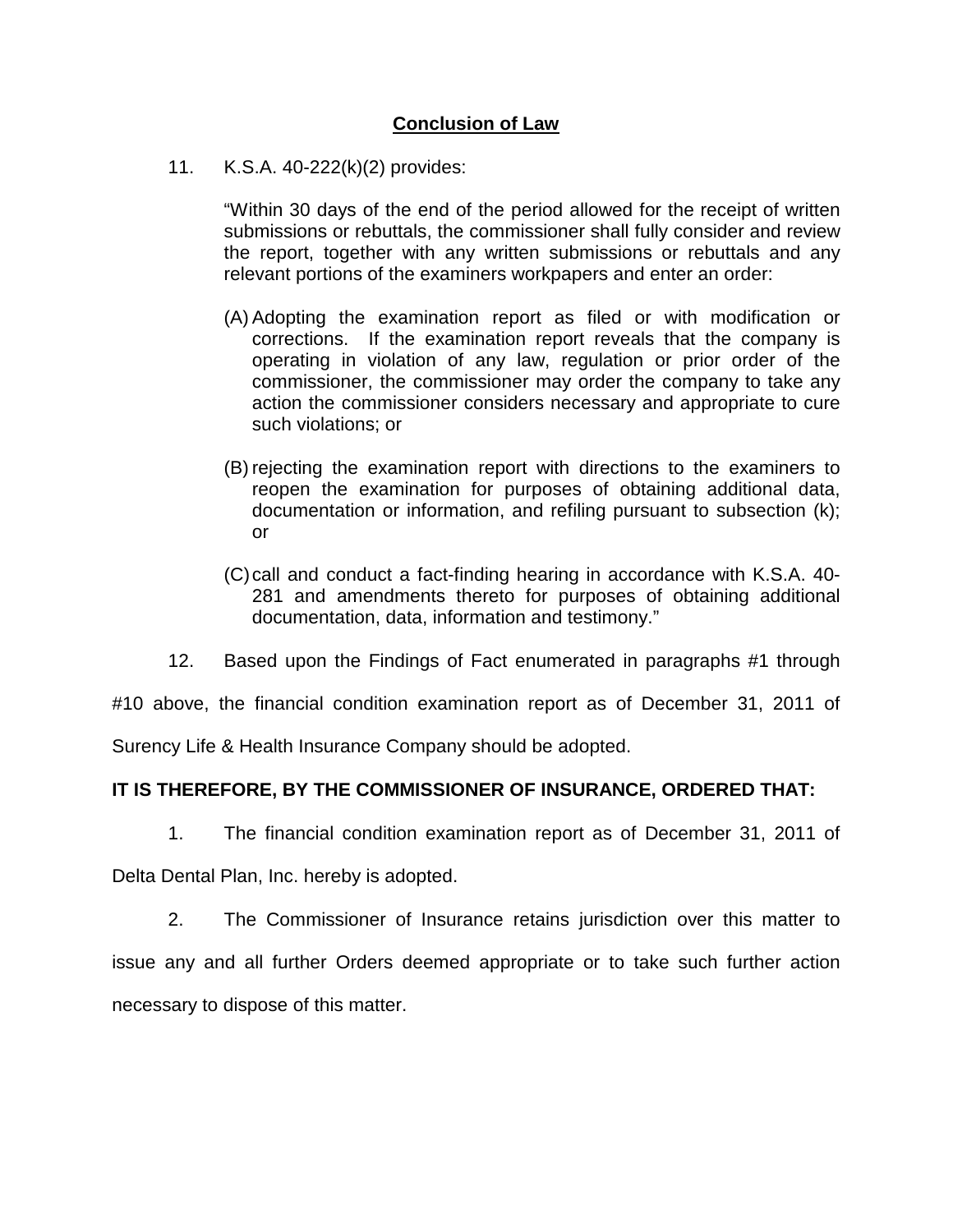**IT IS SO ORDERED THIS \_\_7th\_\_ DAY OF \_\_\_August\_\_\_, 2013 IN THE CITY OF TOPEKA, COUNTY OF SHAWNEE, STATE OF KANSAS.**



\_/s/ Sandy Praeger\_\_\_\_\_\_\_\_\_\_\_\_\_\_\_\_

Sandy Praeger

Commissioner of Insurance

By:

\_/s/ John Wine\_\_\_\_\_\_\_\_\_\_\_\_\_\_\_\_\_\_\_\_

John Wine

General Counsel

## **Surency Life & Health Assurance Company**

By:

\_/s/ Linda L. Brantner\_\_\_\_\_\_\_\_\_\_\_\_\_\_

Linda L. Brantner

President